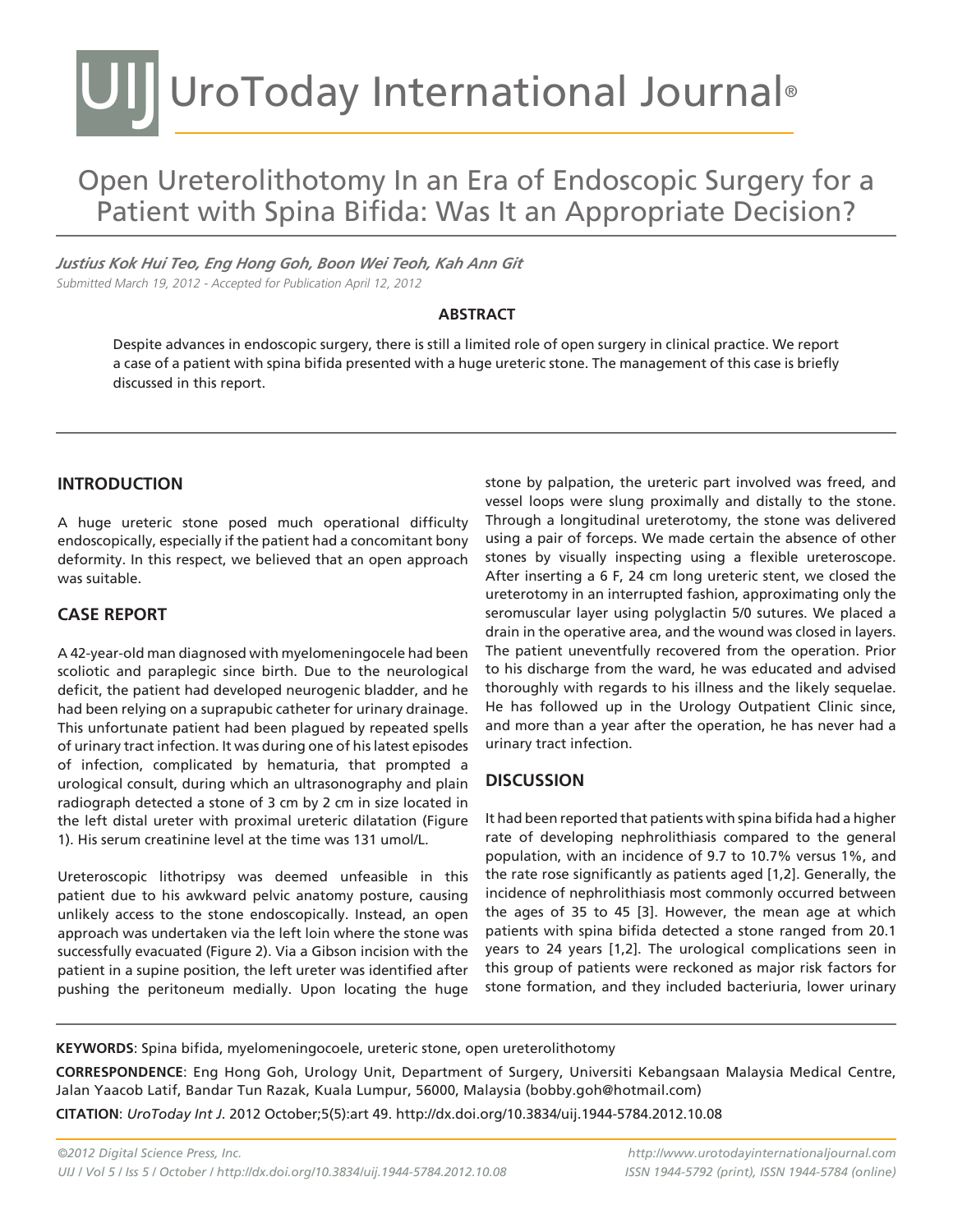#### CASE REPORT

Figure 1. A plain radiograph depicting the extremely distorted pelvis of the patient as well as a large radiopaque stone.



tract reconstruction, vesicoureteral reflux, thoracic level spinal defect, and renal scarring [2]. Due to their sensory impairment, the pathology could have been silent and asymptomatic for a long period before discovering a severe complication. Compounding this issue was the attendant physical distortion and disability of the patient rendering the treatment a demanding challenge. Our patient in this case report classically illustrated this unfavorable scenario.

Open ureterolithotomy has been superseded nowadays by endoscopic procedures as well as extracorporeal shockwave lithotripsy. There is limited acceptance for the traditional open surgical method for stones. In fact, only 1.5 to 3.5% of patients had to undergo open surgery [4]. A distorted anatomy along the ureter or restricted movement of the hip and lower limbs potentially makes ureteroscopy difficult, if not impossible. In fact, abnormal anatomy, large stones of at least 3 cm, and endoscopic failure constituted a majority of the indications

Figure 2. The stone to be evacuated via the ureterotomy during the operation.



of open surgery [5,6]. The provision of flexible scopes could overcome this access issue, but its inherent restricted capabilities make them an undesirable choice in eradicating ureteric stones, especially if the stone burden is substantial. Additionally, a stone of sizable proportions was also preferentially treated through an open method due to the time required if the stone was cleared endoscopically. The reported operative duration for open surgery was between 76 to 92 minutes [5,6]. The main disadvantage of the open method was the more severe pain experienced by patients and an extended recovery time, with a mean hospitalization stay between 4.2 to 4.7 days [5,6]. A paper by Ather et al. assessing the outcome of 1 195 patients with primary ureteric stones reported that although the endoscopic method had a higher complication rate of 32% compared to the open method, which had a rate of 13%, that the open method was potentially more life threatening. The paper reported complications such as myocardial infarction, pulmonary edema, and respiratory insufficiency that occurred exclusively among patients undergoing open surgery [5]. Another almost similar paper on 654 patients, however, did not observe this result [6]. Laparoscopic ureterolithotomy was gaining momentum lately, and with a conversion rate to open surgery as low as 2%, it appeared to fill the gap between the endoscopic and the open method [4]. It inherited the advantage of minimal access yet was able to gain access to stones despite anatomical distortion or stone size, although it was somewhat less effective for lower ureteric stones [4]. However, there was a significant learning curve in laparoscopic surgery, and it reportedly was associated with ureteric stricture rates as high as 15 to 20%, perhaps due to the improper handling of tissue and instruments during surgery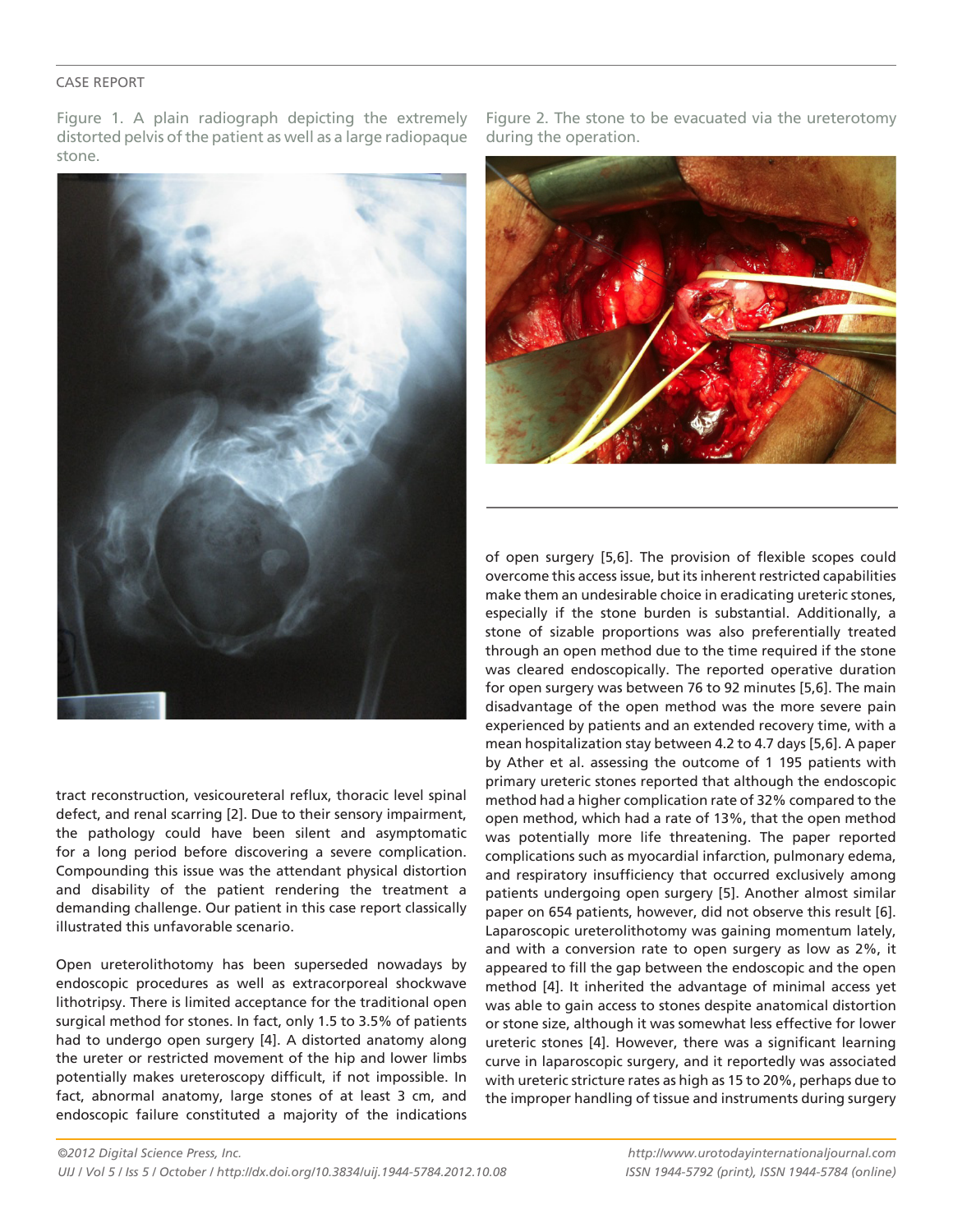#### CASE REPORT

because of a lack of tactile sensation [7]. However, widespread improvements in operation techniques and the maturation of laparoscopic instruments might change this landscape.

Despite the advancement of minimally invasive surgery, the role of open ureterolithotomy would probably never be eliminated. Could this operative technique be improved further? In tandem with its diminished utilization, there were a very limited number of studies on open ureterolithotomy after the year 2000. Our case provided an opportunity to look back at this almost obsolete surgical technique.

The ureter was usually incised longitudinally in a standard procedure. Comparing longitudinal ureterotomy and transverse ureterotomy, Douglas et al. concluded that transverse ureterotomy was associated with significantly less urinary leakage, shorter hospital stays, and no ureteric narrowing [8]. Another interesting paper, reported by Sharma et al., described mini-access ureterolithotomy (MAU) in which only a short, 4 cm skin incision was made, and the operation was performed using an operating loupe (x 2.5), a fiber optic headlamp, and modified retractors. In this study, only 1 out of the 112 cases was a failure, and the mean operating time and hospital stay were 28 minutes and 42 hours, respectively. The complications that occurred were described as few and minor [9]. The ureteric stricture formation rate was as high as 24% if the stone impact duration was more than 2 months [10]. Therefore, open surgery provided a prospect to assess and resect any diseased ureteric segment [11].

Groups of patients with spina bifida are unique and require additional attention and effort. We believe that patients with spina bifida should be offered periodic urological assessments as part of the treatment regime. Early intervention may render a much more effortless treatment plan and cause considerably less morbidity to the patients. In addition to other known risk factors, it had been reported that up to 50 to 70% cases of spina bifida can be prevented if folate deficiency is corrected during the antenatal life [1,12]. Clearly, in many parts of the world, the standard of care for pregnant women is still less than ideal and its improvement is very much desirable. It had been reported that there is an increased risk of developing neural tube defects among populations with lower socioeconomic status as measured by income, education, and occupation [13]. The treatment for spina bifida requires a multidisciplinary approach and should last a lifetime for any 1 patient. The prevalence of spina bifida ranges from 0.2 to as high as 2.92 per 1 000 in various countries across the continents, and at least 50% of these patients develop significant upper urinary tract dysfunction [1,12]. Certainly, a tremendous amount of medical input is sought for their treatment. In fact, an approximation of 460 923 (USD) and 56 511 (USD) is spent on medical and nonmedical costs, respectively, for a child with spina bifida during a lifetime [14]. A decline in the prevalence of spina

bifida should translate into an extensive saving of time, money, manpower, and other resources that can be channeled into other aspects of health care.

Although reluctantly chosen, we felt an open approach to our patient was a justifiable decision, given that the patient had such an unusual pelvic anatomy coupled with a large ureteric stone, and these indications had been repeatedly mentioned in many papers aforementioned. In this aspect, laparoscopic practice appeared promising and might have been preferred. Regardless, a preventive effort against spina bifida and its complications is much more desirable.

# **REFERENCES**

- 1. Cahill, R. A. and E. A. Kiely (2003). "The spectrum of urological disease in patients with spina bifida." *Ir J Med Sci* 172(4): 180-184. **PubMed** ; **CrossRef**
- 2. Raj, G. V., R. T. Bennett, et al. (1999). "The incidence of nephrolithiasis in patients with spinal neural tube defects." *J Urol* 162(3 Pt 2): 1238-1242. **PubMed**
- 3. Wolf, J. S. Jr., D. S. Howes , et al. "Nephrolithiasis." Medscape Reference Website. **http://emedicine.medscape. com/article/437096-overview#showall**. Accessed March 11, 2012.
- 4. Turk, C., T. Knoll T, et al. (2011). "Guidelines on Urolithiasis." European Association of Urology. **http://www.uroweb. org/gls/pdf/18\_Urolithiasis.pdf**. Accessed March 11, 2012.
- 5. Ather, M. H., J. Paryani, et al. (2001). "A 10-year experience of managing ureteric calculi: changing trends towards endourological intervention--is there a role for open surgery?" *BJU Int* 88(3): 173-177. **PubMed** ; **CrossRef**
- 6. Muslumanoglu, A. Y., M. A. Karadag, et al. (2006). "When is open ureterolithotomy indicated for the treatment of ureteral stones?" *Int J Urol* 13(11): 1385-1388. **PubMed** ; **CrossRef**
- 7. Donohoe, J. M., S. Botta, et al. "Ureterolithotomy Treatment & Management." Medscape Reference Website. **http://emedicine.medscape.com/article/ 451255-treatment#showall**. Accessed March 5, 2012.
- 8. Douglas, L. L., K. Wedderburn, et al. (2003). "Transverse ureterotomy in open ureterolithotomy." *West Indian Med J* 52(2): 140-144. **PubMed**